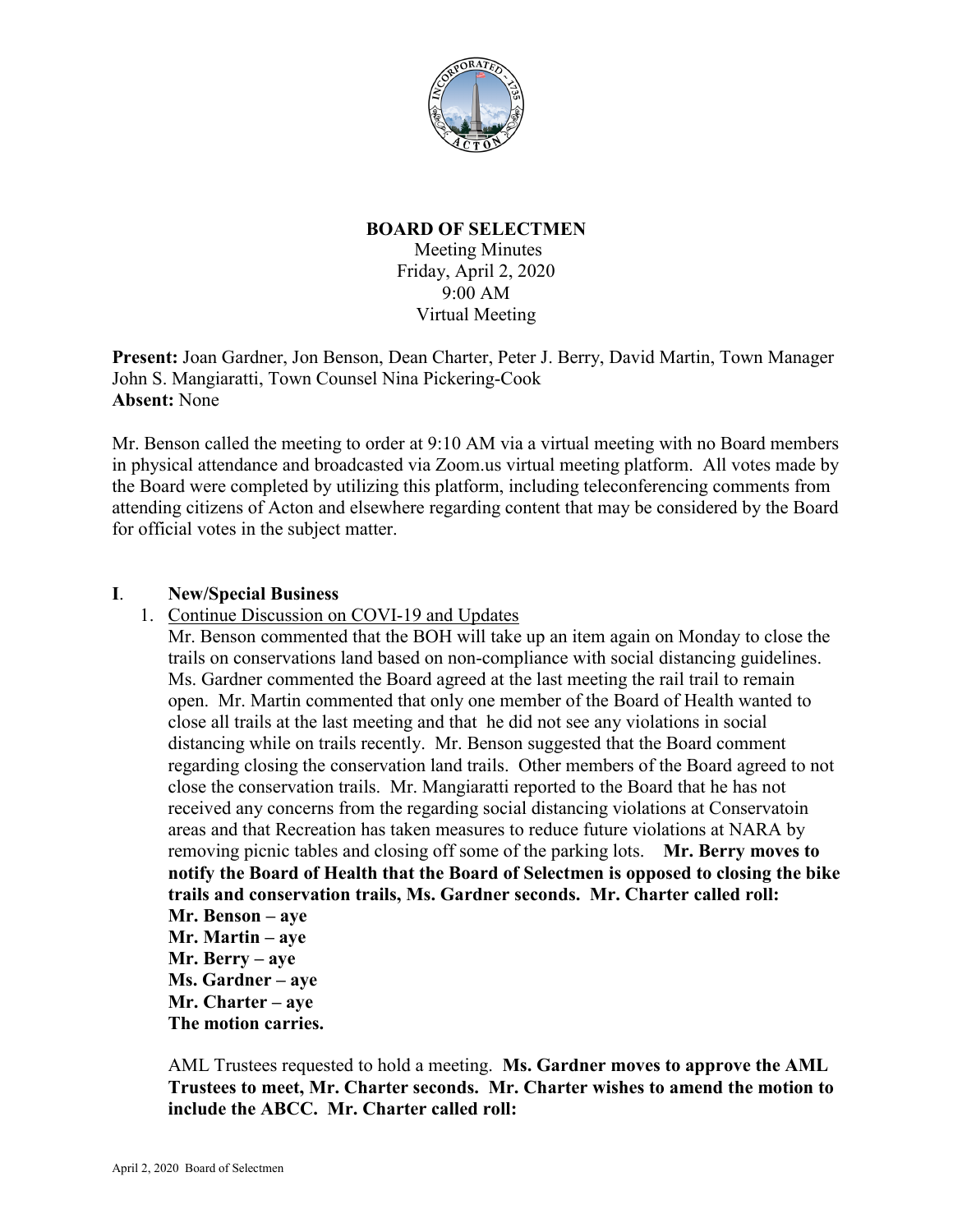

**Mr. Martin – aye Ms. Gardner – aye Mr. Berry – aye Mr. Benson – aye Mr. Charter – aye The motion carries**

Mr. Martin suggested that all meetings be conducted through the town zoom account to make sure residents can connect to the meetings in consistent fashion as free Zoom accounts don't allow full access and limit number of participants. **Mr Martin moves to require that all boards and committees meeting virtually using the town zoom account, Ms. Gardner seconds. Mr. Charter called roll: Mr. Martin – aye Ms. Gardner – aye Mr. Berry – aye Mr. Benson – aye**

**Mr. charter – aye**

**The motion carries.**

Mr. Mangiaratti requests that in order to assist the IT Department, it would be helpful to not have multiple meetings occurring at the same time, on the same night.

Mr. Mangiaratti notified the Board that the reserved commuter parking lots have been empty due to people working at home. Staff is recommending that the Board consider providing relief to individuals paying for reserved commuter parking spots during the weeks business closures have been in effect since March  $24<sup>th</sup>$  to May  $4<sup>th</sup>$ . Ms. Gardner suggests that should temporarily suspend the charging of reserved parking fees.. Mr. Martin suggested suspending the reserved space parking fees during the period of the Governor's order for closure of non-essential businesses to be until May 4<sup>th</sup>. **Mr. Berry moves to suspend parking fees during the period of the Governor's** 

**order, Ms. Gardner seconds. Mr. Charter called roll:**

- **Mr. Martin – aye**
- **Ms. Gardner – aye**
- **Mr. Bery – aye**
- **Mr. Benson – aye**
- **Mr. Charter- aye**

## **The motion carries.**

Mr. Berry commented that there are currently pending bills being considered by the Governor's regarding delaying real estate tax due dates, bringing back retirees such as Dept. Chief Vanderhoof, and allowing take out beer and wine with restaurants.

Mr. Berry was concerned if there has been a shortfall in payments coming in to pay the bills through June  $30<sup>th</sup>$ . Mr. Mangiaratti has not seen any shortfall currently. Ms. Pickering-Cook commented that her team is waiting on the Governor's signature on the bills and will update the Board in a memo when signed.